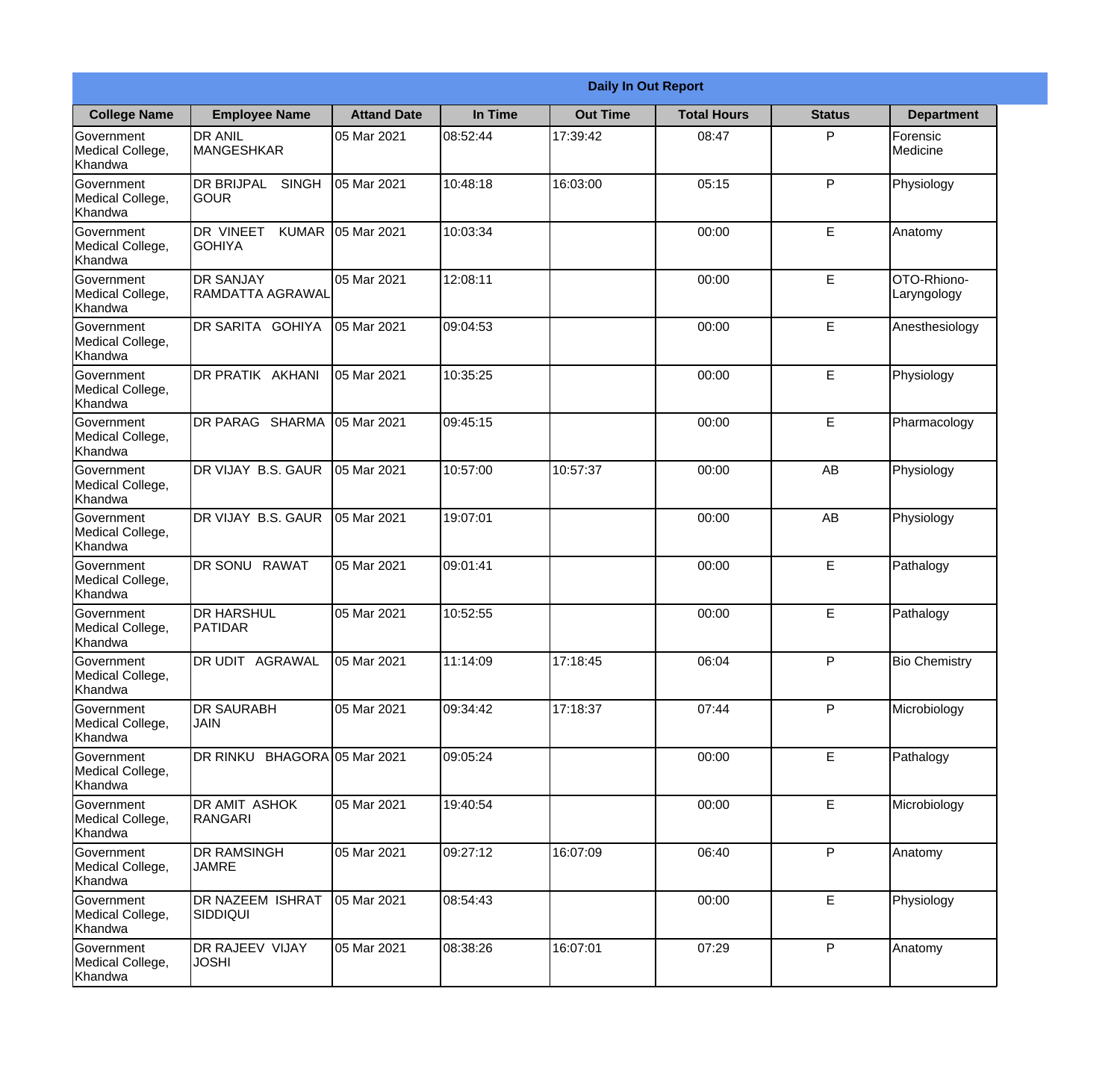| <b>Designation</b>                  | <b>Category</b>     |
|-------------------------------------|---------------------|
| Assistant Professor   Para Clinical |                     |
| Demonstrator/Tutor   Non Clinical   |                     |
| Professor                           | Non Clinical        |
| Professor                           | Clinical            |
| Professor                           | Clinical            |
| Assistant Professor   Non Clinical  |                     |
| Professor                           | Para Clinical       |
| Associate Professor Non Clinical    |                     |
| Associate Professor Non Clinical    |                     |
| Demonstrator/Tutor   Para Clinical  |                     |
| <b>Assistant Professor</b>          | Para Clinical       |
| Associate Professor Non Clinical    |                     |
| Associate Professor   Para Clinical |                     |
| Assistant Professor Para Clinical   |                     |
| Professor                           | Para Clinical       |
| Demonstrator/Tutor   Non Clinical   |                     |
| Professor                           | <b>Non Clinical</b> |
| Assistant Professor   Non Clinical  |                     |

## **Daily In Out Report**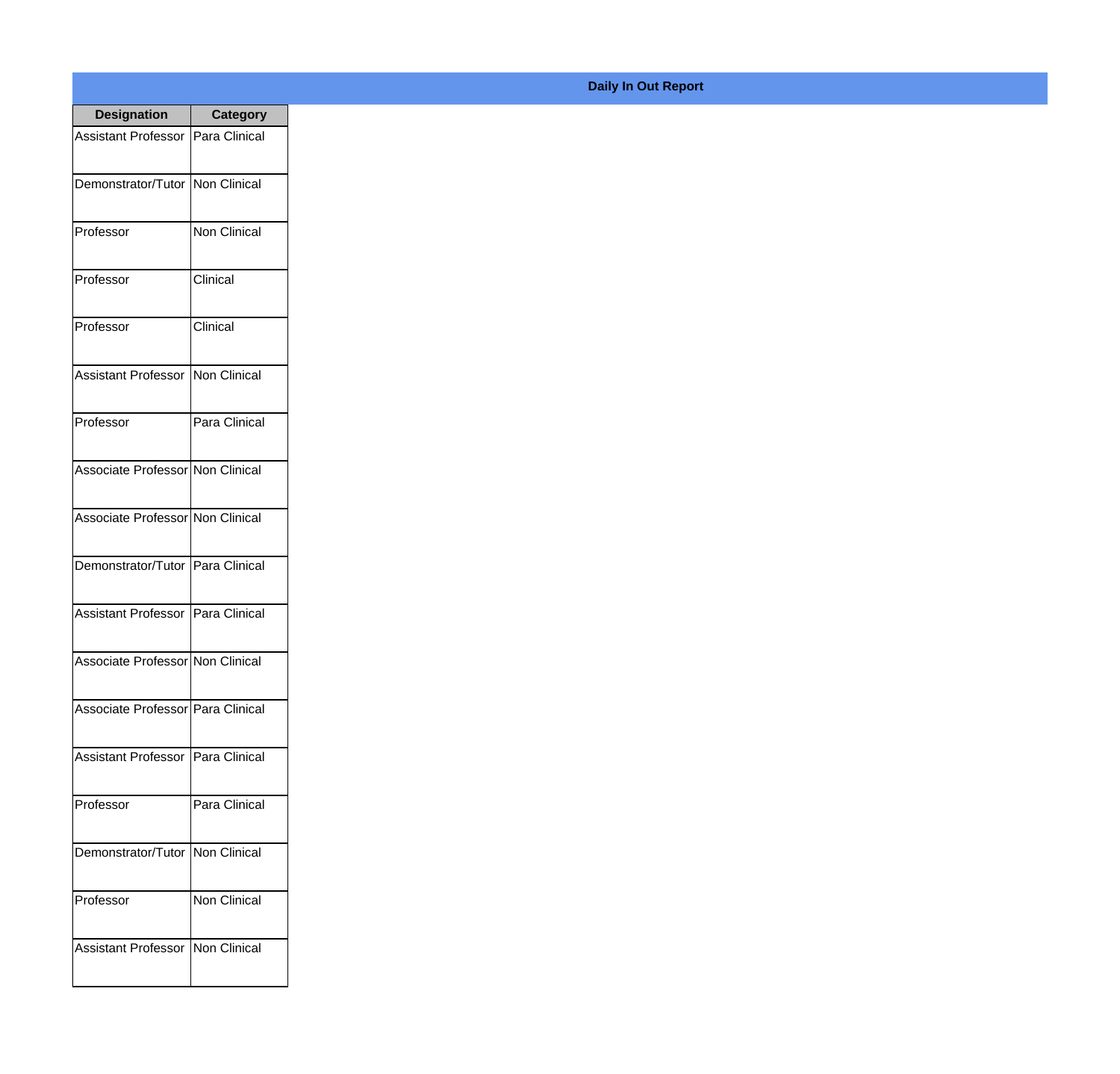|                                           | <b>Daily In Out Report</b>                            |             |          |          |       |              |                                           |  |
|-------------------------------------------|-------------------------------------------------------|-------------|----------|----------|-------|--------------|-------------------------------------------|--|
| Government<br>Medical College,<br>Khandwa | DR DWARKA PRASAD 05 Mar 2021<br><b>GOTHRE</b>         |             | 10:47:39 | 17:37:05 | 06:50 | P            | <b>Bio Chemistry</b>                      |  |
| Government<br>Medical College,<br>Khandwa | <b>DR SOURYAKANT</b><br>VARANDANI                     | 05 Mar 2021 | 08:39:09 | 16:29:04 | 07:50 | $\mathsf{P}$ | Community<br>Medicine                     |  |
| Government<br>Medical College,<br>Khandwa | DR RASHMI YADAV                                       | 05 Mar 2021 | 08:55:59 | 16:53:41 | 07:58 | P            | Community<br>Medicine                     |  |
| Government<br>Medical College,<br>Khandwa | DR LEENA PARIHAR                                      | 05 Mar 2021 | 09:17:31 | 16:53:13 | 07:36 | $\mathsf{P}$ | Community<br>Medicine                     |  |
| Government<br>Medical College,<br>Khandwa | <b>MR PIYUSH KUMAR</b><br><b>MISHRA</b>               | 05 Mar 2021 | 09:00:41 | 17:37:34 | 08:37 | $\mathsf{P}$ | Community<br>Medicine                     |  |
| Government<br>Medical College,<br>Khandwa | DR SACHIN PARMAR 05 Mar 2021                          |             | 10:33:37 | 19:01:04 | 08:28 | $\mathsf{P}$ | Community<br>Medicine                     |  |
| Government<br>Medical College,<br>Khandwa | <b>DR SAGAR MEENA</b>                                 | 05 Mar 2021 | 09:14:45 |          | 00:00 | E            | Forensic<br>Medicine                      |  |
| Government<br>Medical College,<br>Khandwa | DR PRAMILA VERMA 05 Mar 2021                          |             | 12:07:13 | 13:46:10 | 01:39 | $\mathsf{P}$ | Paediatrics                               |  |
| Government<br>Medical College,<br>Khandwa | <b>DR DURGESH</b><br><b>SONARE</b>                    | 05 Mar 2021 | 10:28:23 |          | 00:00 | E            | Dermatology, Ven<br>ereology &<br>Leprosy |  |
| Government<br>Medical College,<br>Khandwa | <b>DR MANOJ BALKE</b>                                 | 05 Mar 2021 | 09:29:01 | 19:01:41 | 09:32 | $\mathsf{P}$ | Ophthalmology                             |  |
| Government<br>Medical College,<br>Khandwa | <b>DR GARIMA</b><br><b>AGRAWAL VARSHNEY</b>           | 05 Mar 2021 | 10:25:55 | 13:45:58 | 03:20 | P            | Paediatrics                               |  |
| Government<br>Medical College,<br>Khandwa | <b>DR SIDDHARTH</b><br><b>BANODE</b>                  | 05 Mar 2021 | 09:05:08 | 16:58:01 | 07:53 | P            | Pharmacology                              |  |
| Government<br>Medical College,<br>Khandwa | DR PRIYA KAPOOR<br><b>KAPOOR</b>                      | 05 Mar 2021 | 09:31:00 | 16:23:26 | 06:52 | P            | Pathalogy                                 |  |
| Government<br>Medical College,<br>Khandwa | <b>DR RAJENDRA</b><br><b>SINGH MANDLOI</b>            | 05 Mar 2021 | 10:46:40 | 16:32:38 | 05:46 | P            | <b>Bio Chemistry</b>                      |  |
| Government<br>Medical College,<br>Khandwa | <b>DR SEEMA</b><br><b>SUDHAKARRAO</b><br><b>SUTAY</b> | 05 Mar 2021 | 08:47:55 | 17:26:10 | 08:39 | P            | Forensic<br>Medicine                      |  |
| Government<br>Medical College,<br>Khandwa | <b>DR AJAY</b><br>NARWARIYA                           | 05 Mar 2021 | 10:20:59 | 16:55:50 | 06:35 | P            | Microbiology                              |  |
| Government<br>Medical College,<br>Khandwa | DR RAKESH SINGH<br><b>HAZARI</b>                      | 05 Mar 2021 | 11:31:24 |          | 00:00 | E            | Pathalogy                                 |  |
| Government<br>Medical College,<br>Khandwa | <b>DR NISHA</b><br>KAITHWAS                           | 05 Mar 2021 | 10:24:36 | 13:45:48 | 03:21 | P            | Psychiatry                                |  |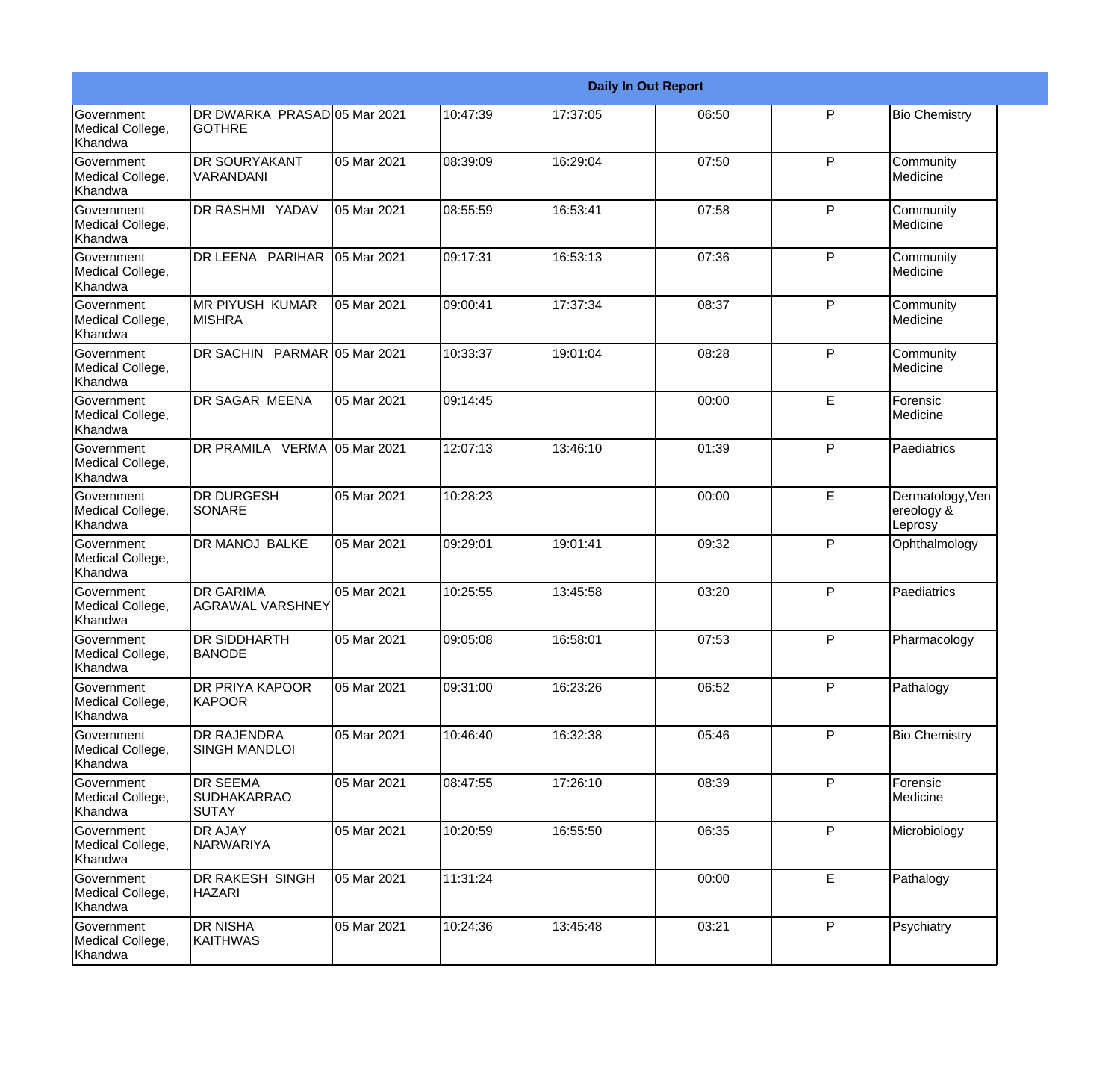| Demonstrator/Tutor   Non Clinical   |               |
|-------------------------------------|---------------|
| Demonstrator/Tutor Para Clinical    |               |
| Assistant Professor   Para Clinical |               |
| Assistant Professor   Para Clinical |               |
| Statistician                        | Para Clinical |
| Assistant Professor Para Clinical   |               |
| Demonstrator/Tutor Para Clinical    |               |
| Professor                           | Clinical      |
| Assistant Professor Clinical        |               |
| Assistant Professor Clinical        |               |
| Associate Professor Clinical        |               |
| Associate Professor   Para Clinical |               |
| Demonstrator/Tutor   Para Clinical  |               |
| Demonstrator/Tutor   Non Clinical   |               |
| Professor                           | Para Clinical |
| Demonstrator/Tutor Para Clinical    |               |
| Professor                           | Para Clinical |
| Assistant Professor Clinical        |               |
|                                     |               |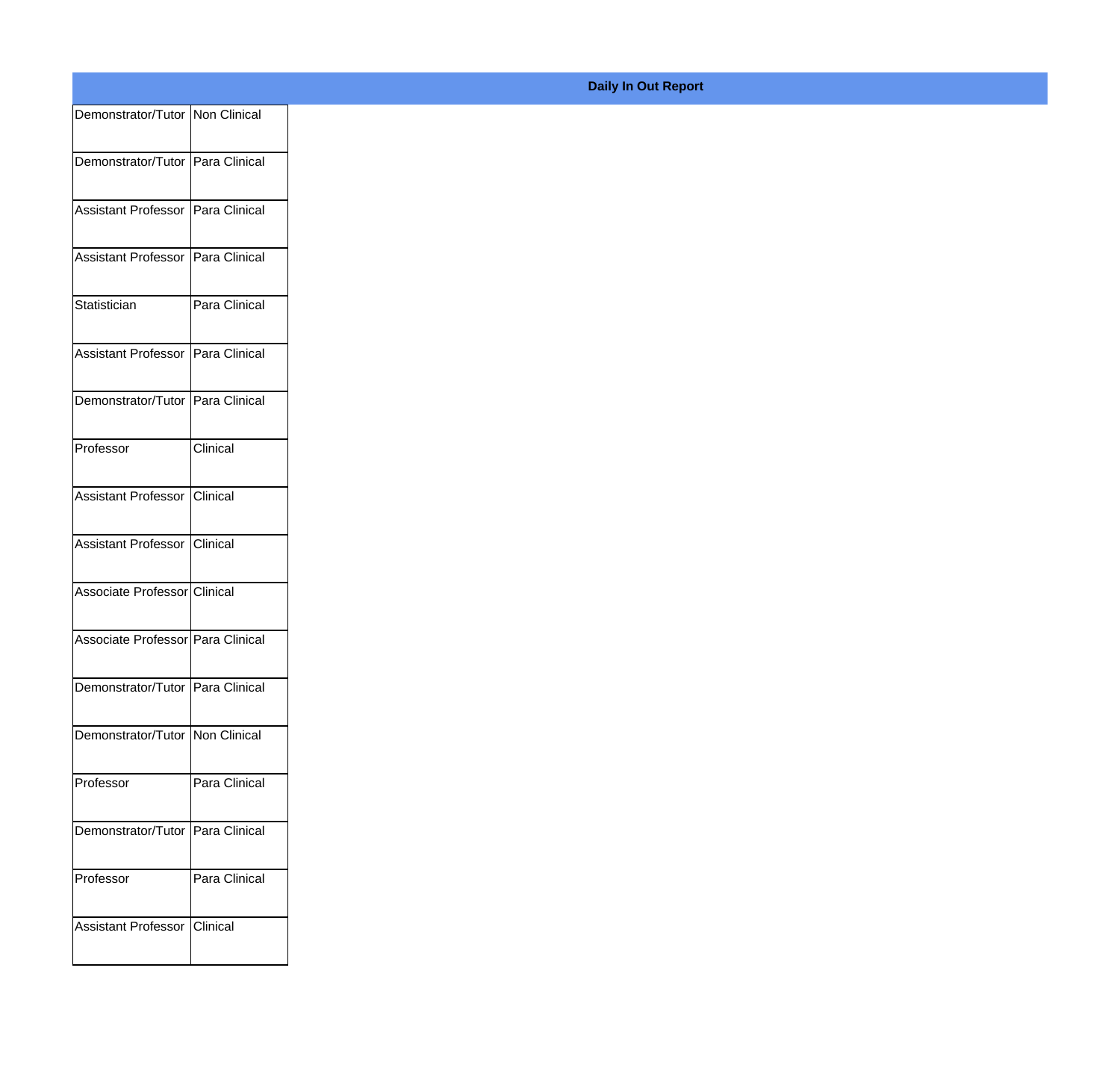|                                           |                                                       |             |          |          | <b>Daily In Out Report</b> |              |                             |
|-------------------------------------------|-------------------------------------------------------|-------------|----------|----------|----------------------------|--------------|-----------------------------|
| Government<br>Medical College,<br>Khandwa | <b>DR NISHA</b><br><b>KAITHWAS</b>                    | 05 Mar 2021 | 18:28:09 |          | 03:21                      | P            | Psychiatry                  |
| Government<br>Medical College,<br>Khandwa | <b>DR ANANT</b><br><b>TUKARAM PAWAR</b>               | 05 Mar 2021 | 11:20:20 | 18:41:48 | 07:21                      | $\mathsf{P}$ | Community<br>Medicine       |
| Government<br>Medical College,<br>Khandwa | DR SHAIKH M.KHALIQ 05 Mar 2021                        |             | 11:29:09 |          | 00:00                      | E            | <b>Bio Chemistry</b>        |
| Government<br>Medical College,<br>Khandwa | <b>DR RAJU</b>                                        | 05 Mar 2021 | 08:48:10 | 18:28:25 | 09:40                      | P            | Forensic<br>Medicine        |
| Government<br>Medical College,<br>Khandwa | <b>DR MAHENDRA</b><br><b>PANWAR</b>                   | 05 Mar 2021 | 09:45:06 |          | 00:00                      | E            | Orthopaedics                |
| Government<br>Medical College,<br>Khandwa | <b>DR SITARAM</b><br>ISOLANKI                         | 05 Mar 2021 | 09:16:04 | 18:36:03 | 09:20                      | $\mathsf{P}$ | Forensic<br>Medicine        |
| Government<br>Medical College,<br>Khandwa | <b>I</b> DR RANJEET<br>BADOLE                         | 05 Mar 2021 | 10:09:09 |          | 00:00                      | E            | <b>General Medicine</b>     |
| Government<br>Medical College,<br>Khandwa | <b>DR ASHOK</b><br><b>BHAUSAHEB NAJAN</b>             | 05 Mar 2021 | 09:22:01 | 18:15:50 | 08:53                      | $\mathsf{P}$ | Forensic<br>Medicine        |
| Government<br>Medical College,<br>Khandwa | <b>DR NITESHKUMAR</b><br><b>KISHORILAL</b><br>RATHORE | 05 Mar 2021 | 09:10:38 | 17:02:37 | 07:52                      | $\mathsf{P}$ | Pharmacology                |
| Government<br>Medical College,<br>Khandwa | <b>DR PRIYESH</b><br><b>MARSKOLE</b>                  | 05 Mar 2021 | 07:42:12 | 17:20:25 | 09:38                      | $\mathsf{P}$ | Community<br>Medicine       |
| Government<br>Medical College,<br>Khandwa | <b>DR SANGEETA</b><br><b>CHINCHOLE</b>                | 05 Mar 2021 | 10:37:34 |          | 00:00                      | E            | Physiology                  |
| Government<br>Medical College,<br>Khandwa | DR NEERAJ KUMAR                                       | 05 Mar 2021 | 09:53:06 | 18:15:56 | 08:22                      | P            | Dentisry                    |
| Government<br>Medical College,<br>Khandwa | DR VIJAY NAYAK                                        | 05 Mar 2021 | 10:11:27 | 17:02:12 | 06:51                      | P            | Anatomy                     |
| Government<br>Medical College,<br>Khandwa | DR SUNIL BAJOLIYA                                     | 05 Mar 2021 | 09:16:20 |          | 00:00                      | E            | OTO-Rhiono-<br>Laryngology  |
| Government<br>Medical College,<br>Khandwa | DR NISHA MANDLOI<br><b>PANWAR</b>                     | 05 Mar 2021 | 09:52:20 | 16:57:00 | 07:05                      | P            | Obstetrics &<br>Gynaecology |
| Government<br>Medical College,<br>Khandwa | <b>DR NANDINI DIXIT</b>                               | 05 Mar 2021 | 13:46:21 |          | 00:00                      | E            | Paediatrics                 |
| Government<br>Medical College,<br>Khandwa | <b>DR SATISH</b><br><b>CHANDEL</b>                    | 05 Mar 2021 | 09:33:18 |          | 00:00                      | E            | Pharmacology                |
| Government<br>Medical College,<br>Khandwa | <b>DR JITENDRA</b><br><b>AHIRWAR</b>                  | 05 Mar 2021 | 12:45:04 | 18:29:20 | 05:44                      | P            | Pathalogy                   |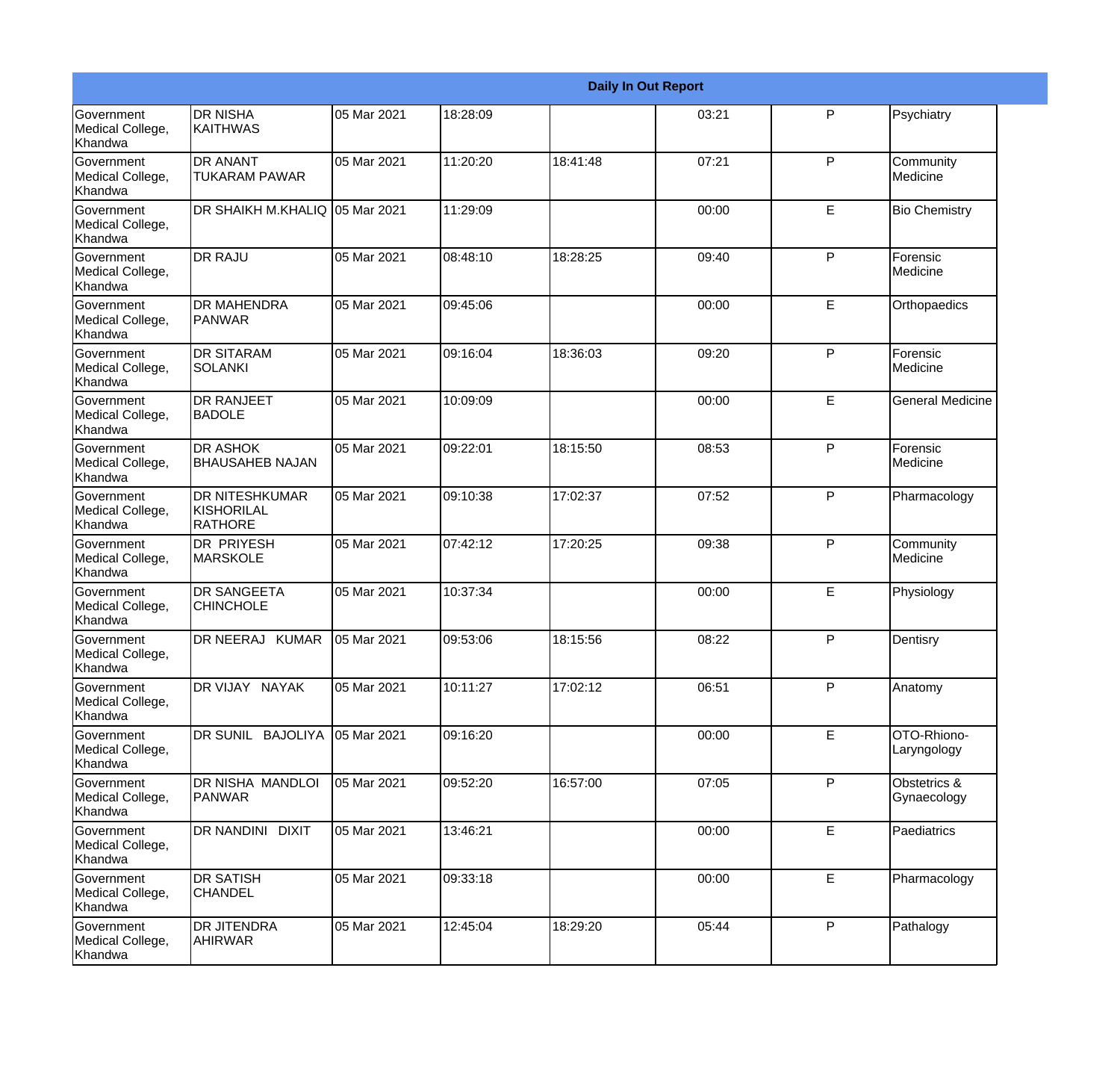## **Daily In Out Report**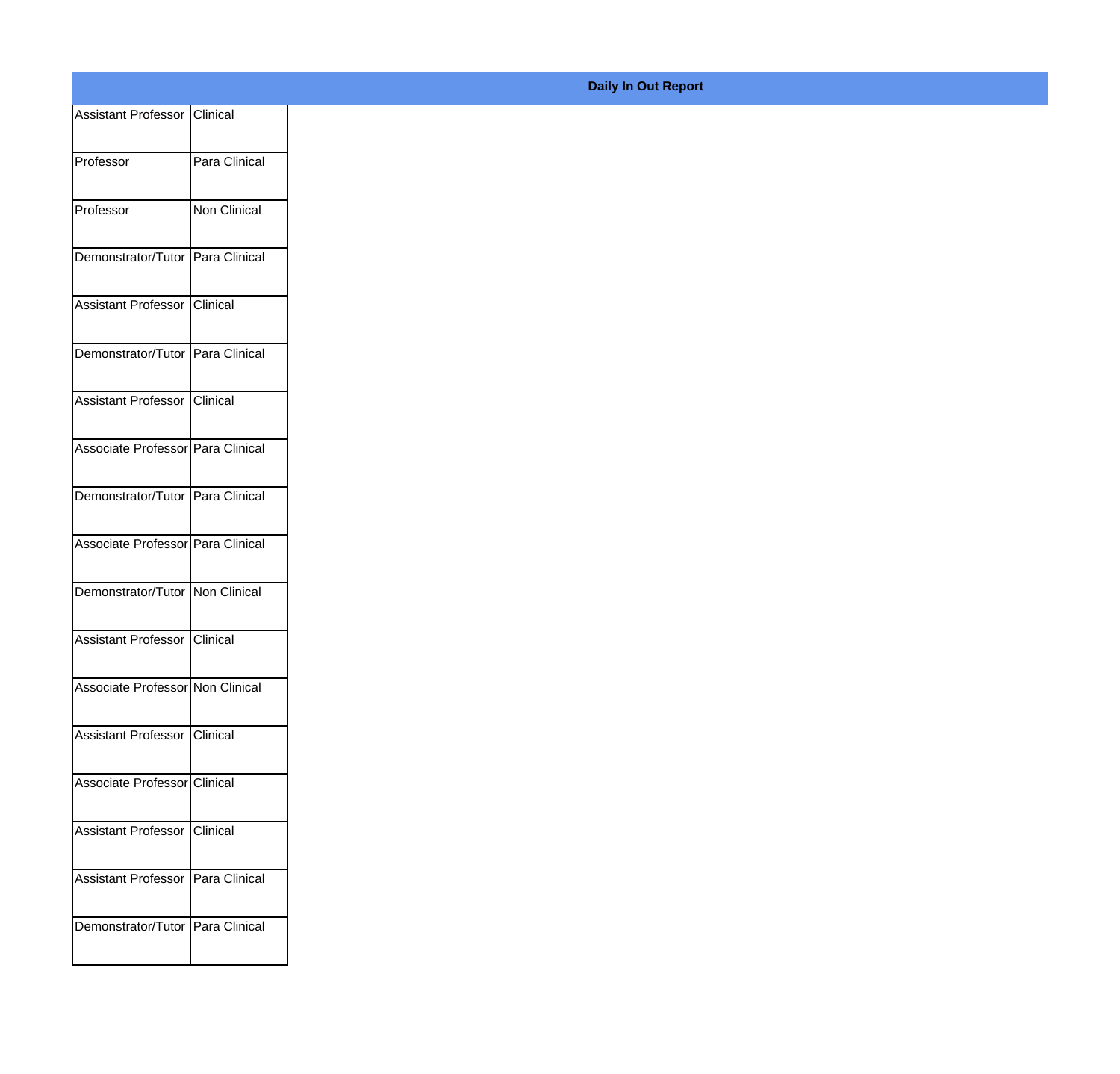|                                                   | <b>Daily In Out Report</b>                           |                    |           |          |       |   |                         |  |  |
|---------------------------------------------------|------------------------------------------------------|--------------------|-----------|----------|-------|---|-------------------------|--|--|
| <b>Government</b><br>Medical College,<br> Khandwa | IDR MUKTESHWARI<br>IGUPTA                            | <b>05 Mar 2021</b> | 10:28:25  | 17:45:13 | 07:17 | P | Pharmacology            |  |  |
| lGovernment<br>Medical College,<br> Khandwa       | IDR PURTI AGARWAL<br>ISAINI                          | 05 Mar 2021        | 109:11:49 |          | 00:00 | E | Pathalogy               |  |  |
| Government<br>Medical College,<br> Khandwa        | DR YASHPAL RAY                                       | 05 Mar 2021        | 10:51:28  |          | 00:00 | E | Anatomy                 |  |  |
| Government<br>Medical College,<br>Khandwa         | <b>DR DEEPIKA</b><br><b>IPANWAR</b>                  | 05 Mar 2021        | 10:40:36  | 16:59:24 | 06:19 | P | <b>Bio Chemistry</b>    |  |  |
| <b>Government</b><br>Medical College,<br>Khandwa  | <b>I</b> DR VISHAL<br><b>KUMAR</b><br><b>ITHAKRE</b> | 05 Mar 2021        | 09:25:03  |          | 00:00 | E | Physiology              |  |  |
| <b>Government</b><br>Medical College,<br>Khandwa  | MOHIT GARG                                           | 05 Mar 2021        | 10:30:16  |          | 00:00 | E | <b>General Medicine</b> |  |  |
| lGovernment<br>Medical College,<br>Khandwa        | WAGHMARE<br>RENU                                     | 05 Mar 2021        | 13:38:29  |          | 00:00 | E | Community<br>Medicine   |  |  |